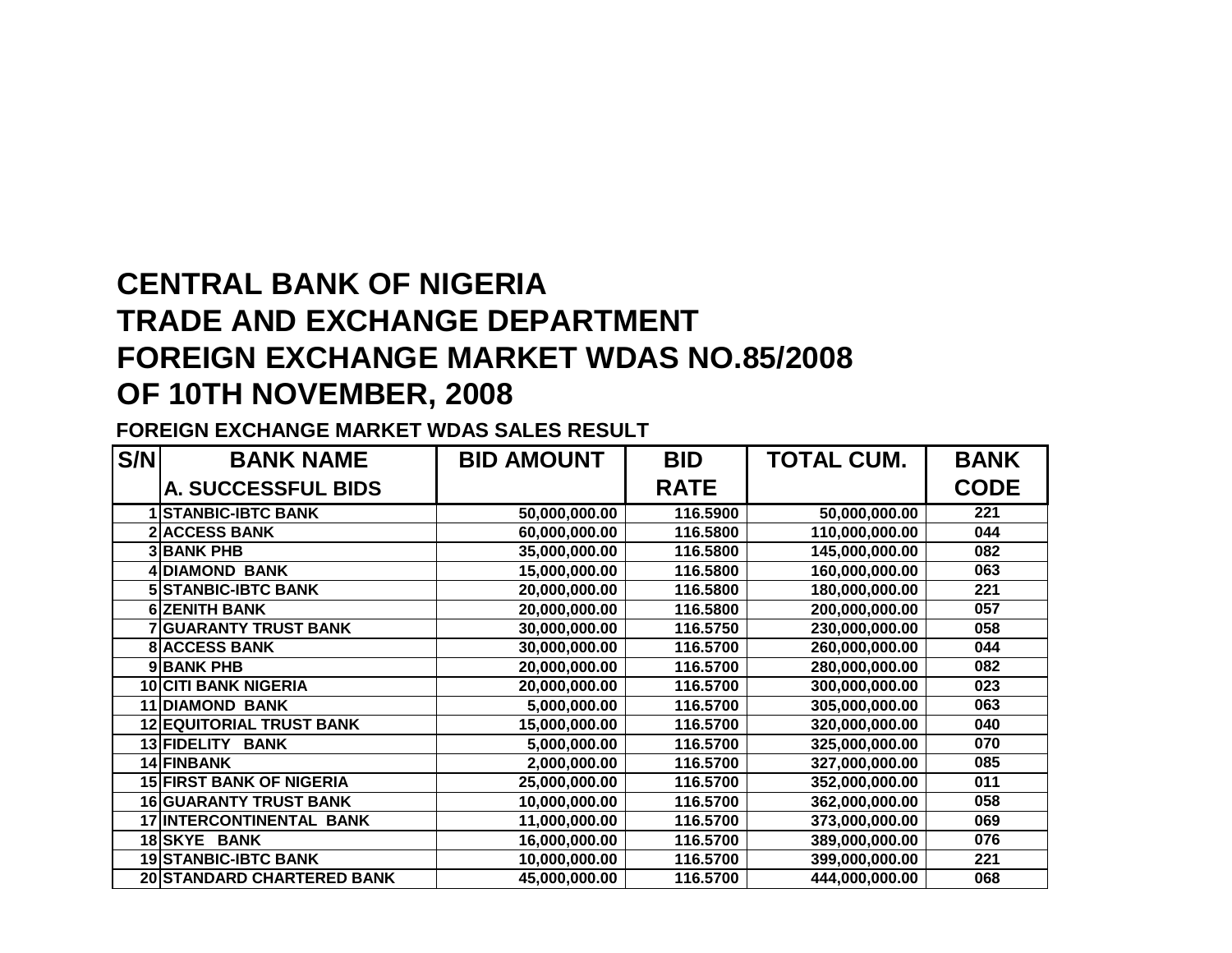| <b>BANKS' BDC CASH REQUEST</b> |  |  |  |  |
|--------------------------------|--|--|--|--|
|--------------------------------|--|--|--|--|

| <b>S/N BANK NAME</b>           | <b>BID AMOUNT</b> | <b>BID</b>  | <b>ITOTAL CUM.</b> | <b>IBANK</b> |
|--------------------------------|-------------------|-------------|--------------------|--------------|
| <b>A. SUCCESSFUL BIDS</b>      |                   | <b>RATE</b> |                    | <b>CODE</b>  |
| <b>1 UNION</b><br><b>BANK</b>  | 2,000,000.00      | 116.5700    | 2,000,000.00       | 032          |
| <b>2 EQUITORIAL TRUST BANK</b> | 2,000,000.00      | 116.5700    | 4,000,000.00       | 040          |
| 3 FIDELITY<br><b>BANK</b>      | 2,000,000.00      | 116.5700    | 6,000,000.00       | 070          |
| <b>4 FINBANK</b>               | 2,000,000.00      | 116.5700    | 8,000,000.00       | 085          |
|                                | 8,000,000.00      |             |                    |              |
| <b>B. UNSUCCESSFUL BIDS</b>    |                   |             |                    |              |

| 21 ZENITH BANK                     | 50,000,000.00  | 116.5700 | 494,000,000.00 | 057 |
|------------------------------------|----------------|----------|----------------|-----|
|                                    | 494,000,000.00 |          |                |     |
| <b>B. UNSUCCESSFUL BIDS</b>        |                |          |                |     |
| <b>22 ACCESS BANK</b>              | 5,000,000.00   | 116.5600 | 499,000,000.00 | 044 |
| 23 BANK PHB                        | 5,000,000.00   | 116.5600 | 504,000,000.00 | 082 |
| <b>24 CITI BANK NIGERIA</b>        | 10,000,000.00  | 116.5600 | 514,000,000.00 | 023 |
| 25 FIRST BANK OF NIGERIA           | 6,000,000.00   | 116.5600 | 520,000,000.00 | 011 |
| <b>26 FIRST CITY MONUMENT BANK</b> | 5,000,000.00   | 116.5600 | 525,000,000.00 | 214 |
| 27 GUARANTY TRUST BANK             | 1,000,000.00   | 116.5600 | 526,000,000.00 | 058 |
| 28 SKYE BANK                       | 4,000,000.00   | 116.5600 | 530,000,000.00 | 076 |
| 29 STANDARD CHARTERED BANK         | 10,000,000.00  | 116.5600 | 540,000,000.00 | 068 |
| <b>30 EQUITORIAL TRUST BANK</b>    | 2,000,000.00   | 116,5500 | 542,000,000.00 | 040 |
| 31 FIDELITY BANK                   | 2,000,000.00   | 116.5500 | 544,000,000.00 | 070 |
| <b>32 FIRST BANK OF NIGERIA</b>    | 4,000,000.00   | 116.5500 | 548,000,000.00 | 011 |
| 33 FIRST CITY MONUMENT BANK        | 5,000,000.00   | 116.5500 | 553,000,000.00 | 214 |
| <b>34 STANDARD CHARTERED BANK</b>  | 5,000,000.00   | 116.5100 | 558,000,000.00 | 068 |
|                                    | 64,000,000.00  |          |                |     |
| TOTAL $(A + B)$                    | 558,000,000.00 |          |                |     |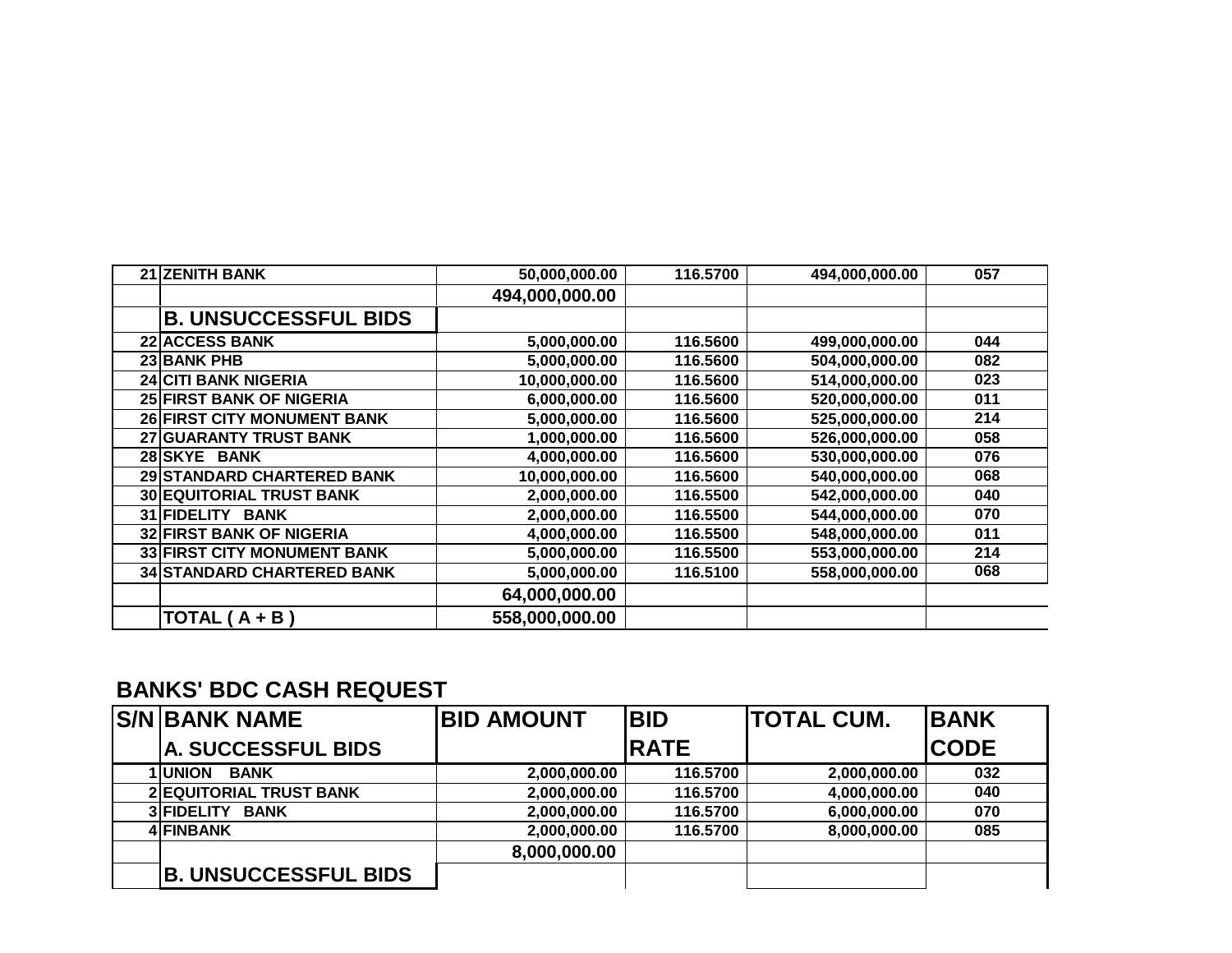| <b>5 FIRST CITY MONUMENT BANK</b> | 2.000.000.00  | 116.5400 | 10.000.000.00 | 214 |
|-----------------------------------|---------------|----------|---------------|-----|
|                                   | 2,000,000.00  |          |               |     |
| <b>TOTAL</b><br>.+ B              | 10,000,000.00 |          |               |     |

## **SUMMARY FOR WDAS NO.85/2008 OF 10TH NOVEMBER, 2008**

| <b>1 AMOUNT OFFERED</b>             | US\$70,000,000.00  |
|-------------------------------------|--------------------|
| <b>2 AMOUNT SOLD AT WDAS</b>        | US\$494,000,000.00 |
| <b>3 AMOUNT SOLD AT BDC</b>         | US\$8,000,000.00   |
| <b>4 TOTAL AMOUNT SOLD</b>          | US\$502,000,000.00 |
| <b>5 NO. OF PARTICIPATING BANKS</b> | 16                 |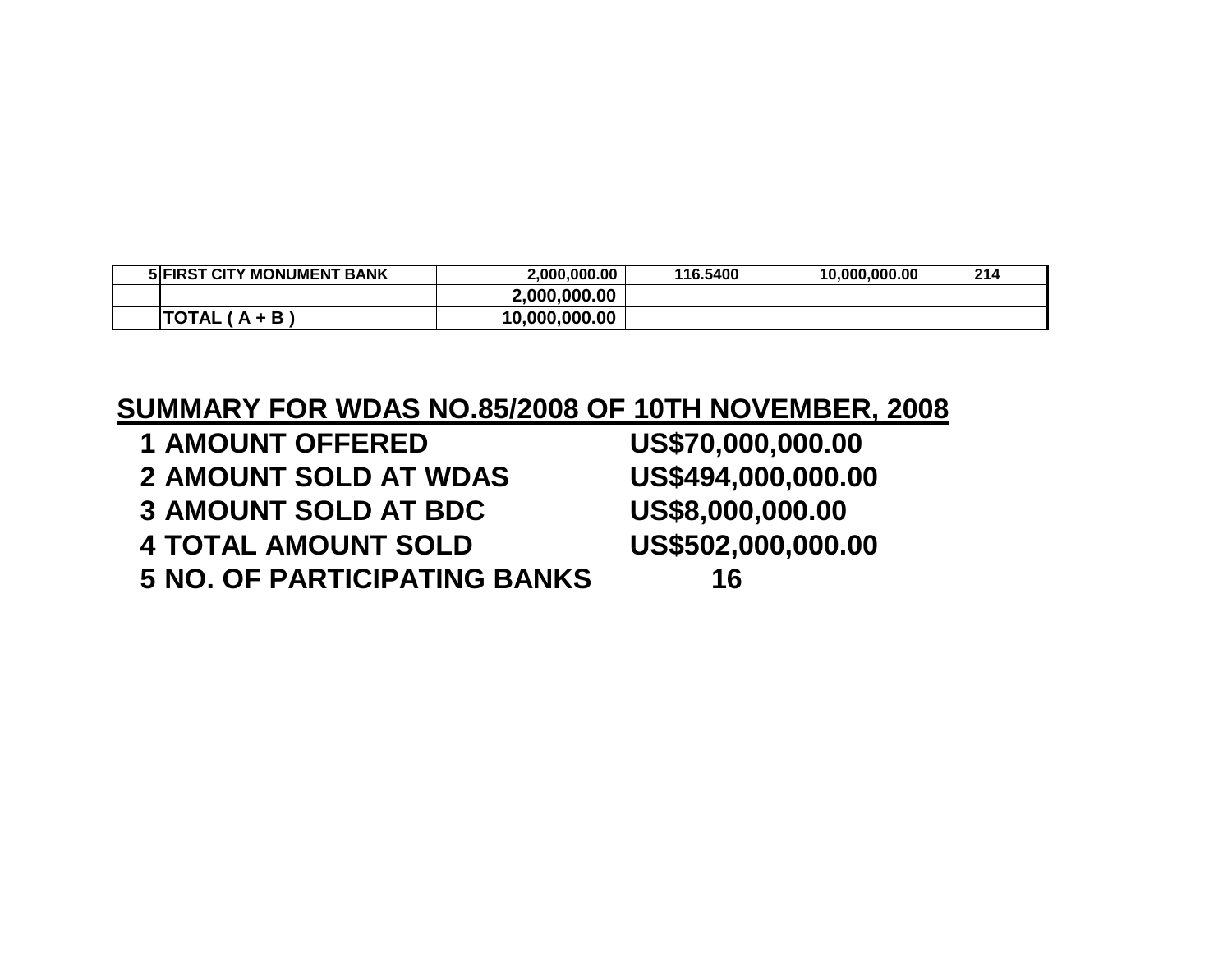| <b>WEIGHTED</b> |
|-----------------|
| <b>AVERAGE</b>  |
| 10.4471         |
| 12.5355         |
| 7.3124          |
| 3.1339          |
| 4.1785          |
| 4.1785          |
| 6.2675          |
| 6.2672          |
| 4.1781          |
| 4.1781          |
| 1.0445          |
| 3.1336          |
| 1.0445          |
| 0.4178          |
| 5.2227          |
| 2.0891          |
| 2.2980          |
| 3.3425          |
| 2.0891          |
| 9.4008          |